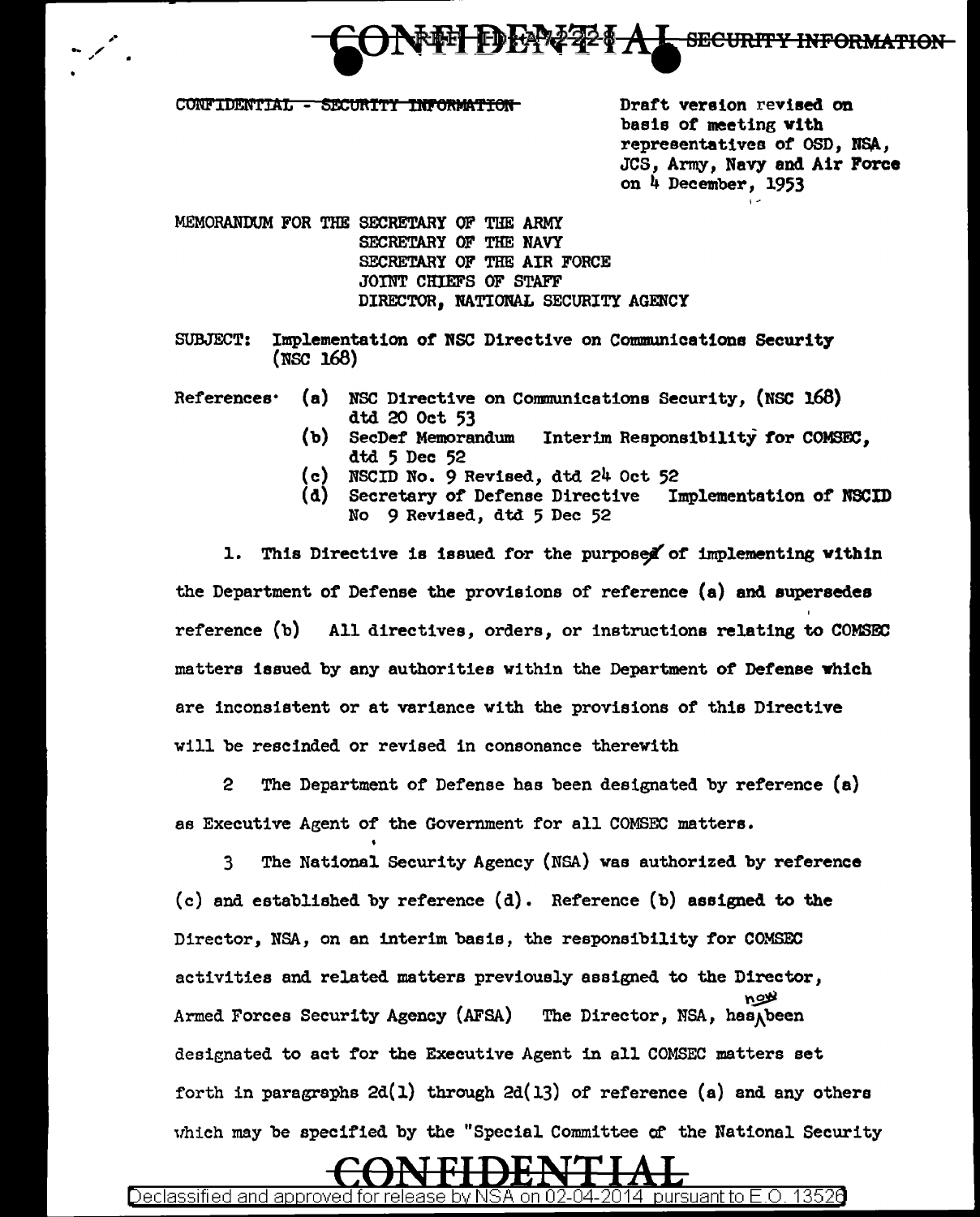CONFIDENTIAL - SECURITY INFORMATION

Council for COMSEC Matters", or the "United States Communications Security Board" (hereinafter referred to as the Board). With respect . will ensure that fulfillment to the military departments, the Director, NSA, will perform his COMSEC of his COMSEC functions will meet the requirements of the Joint Chiefs of Staff. functions under the immediate direction (guidance) of the Joint Chiefs

**SECURITY INFORMATIO** 

### of Staff.

4. In fulfilling his COMSEC responsibilities, the Director, NSA. governed

will be  $\phi$  bound by the provisions of reference (a), and in the fields of cryptosecurity, transmission security, physical security, and cover and deception, it shall be his responsibility:

a. To obtain from the military departments such information as he may require in performing his functions, as authorized in this directive or any other directive subsequently issued.

b. To prescribe, or review and approve, the cryptoprinciples incorporated or to be incorporated in any telecommunications equipments and systems and in any COMSEC equipments and systems.

c. To prescribe, or review and approve, cryptosecurity rules regulations, and instructions applicable to the operation and use of any crypto-equipments and systems and of any COMSEC equipments and systems.

d. To perform technical analysis of military telecommunications for the purpose of determining the degree of COMSEC being provided by the cryptoprinciples, materials and procedures used, as well as the effect on COMSEC of the communications procedures and practices being utilized; making arrangements with the military departments to obtain the material required for such analysis.

e. To review and evaluate communications procedures developed within the Department of Defense to determine whether such procedures will

# <del>CONFIDENTIAL</del>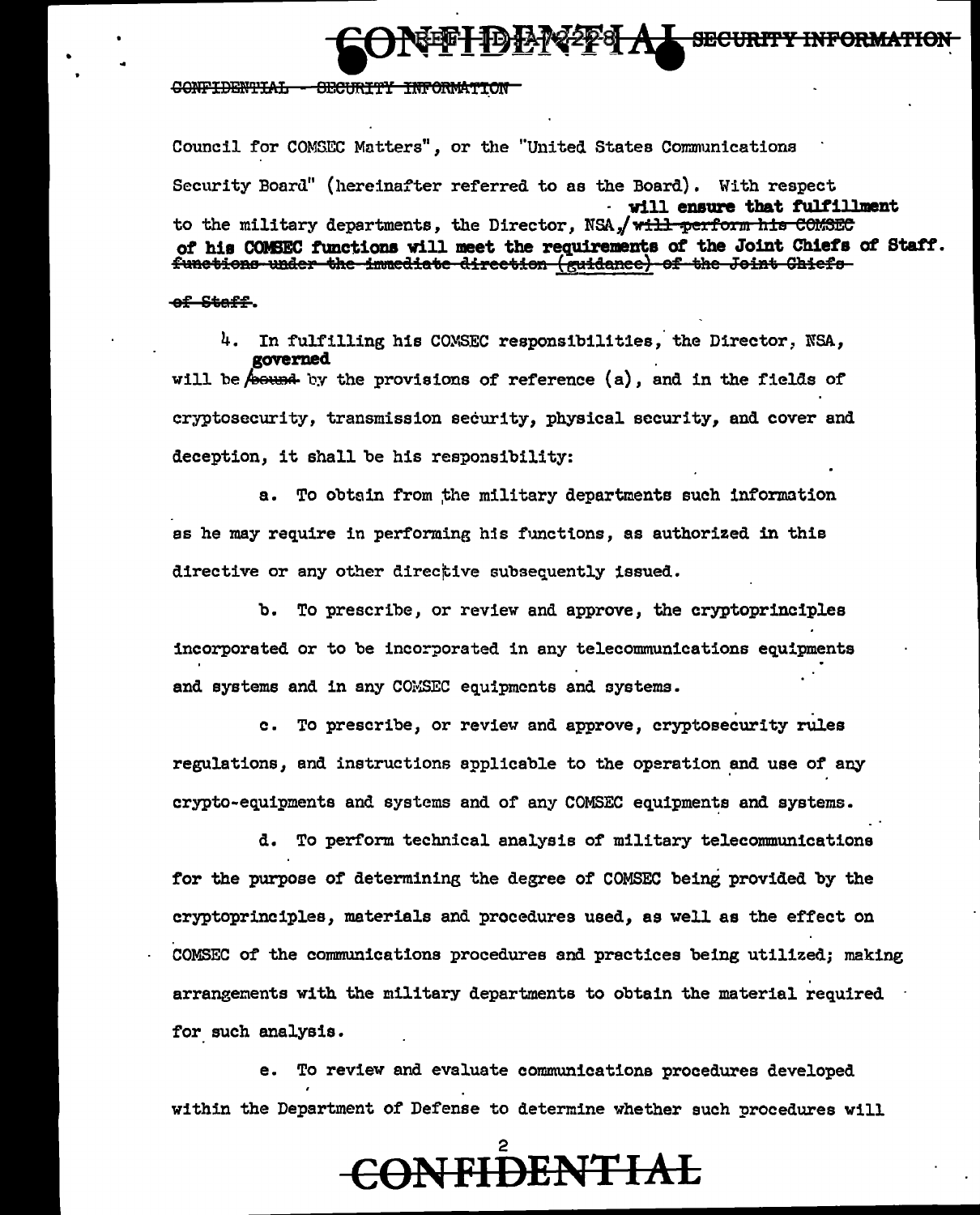**A L SECURITY INFORMATION** 

### CONFIDENTIAL - SECURITY INFORMATION

provide and maintain transmission security; and, in conjunction with the revise and supplement rules and procedures as required. military departments, develop and establish such revisions of and additional **Tules and procedures as may be required.** The Director, NSA may perform technical analyses of military telecommunications and shall make arrangements with the military departments to obtain the material required for such analysis.

f. To prescribe minimum standards for the physical security of cryptomaterial, in collaboration with the military departments as appropriate.

g. To assist in the preparation of or to review the communications portions of all cover and deception plans. To formulate and promulgate the basic policies used in such portions.

h. To receive from the military departments their research and development requirements for crypto-equipments and materials, and provide for review, coordination, and approval of all such research and development programs. In so doing, he will ascertain the extent of joint or common interest in the requirements and the means by which requirements may best be satisfied.

i. In consonance with the policies of the Department of Defensey and the Joint Chiefs of Staff, to formulate an integrated program for cryptosecurity research and development to meet the requirements of the military departments in order to ensure the continuing security of their telecommunications.

1. In consenance with the policies of the Department of Defense.  $/$  to conduct an integrated research and development program adequate to achieve a satisfactory state of cryptosecurity. In so doing, he shall

### <del>CONFIDENTIAL</del>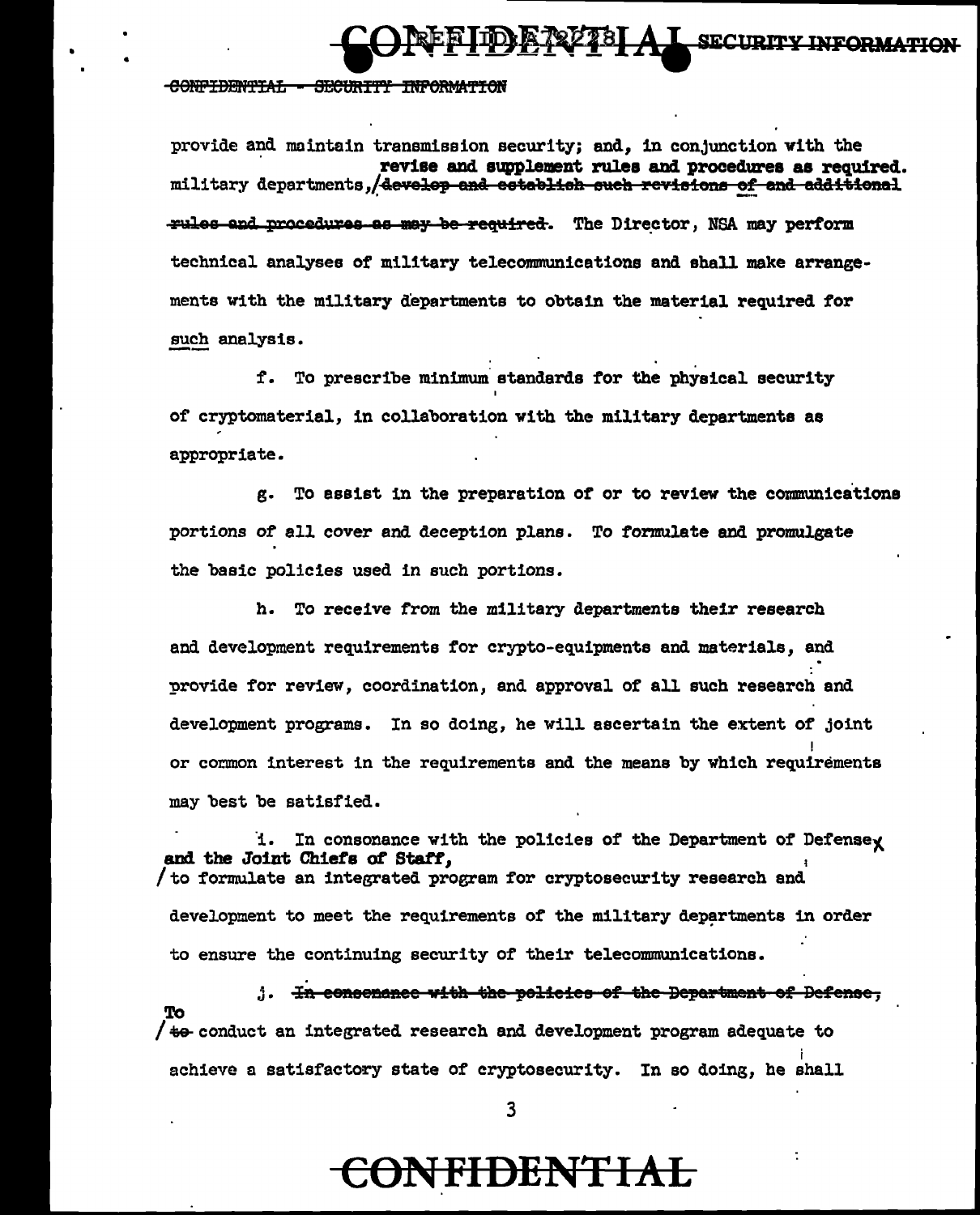**SECURITY** 

#### **CONFIDENTIAL** SECURITY INFORMATIO

be assisted by the military departments.

k. To inform any military department which has expressed interest in cryptosecurity research and development projects of the progress being made.

1. To receive from the military departments their requirements (other than research and development) for crypto-equipments and materials, and provide for review, coordination, and approval of all crypto-equipment and material production and procurement programs.

In consonance with policies of the Department of Defense and the m./ To formulate an integrated program for the production and Joint Chiefs of Staff procurement of crypto-equipments and materials.

n. To produce cryptomaterial necessary to meet the requirements of the military departments and to ensure that there is adequate capacity to meet these requirements. In so doing, the Director, NSA, by mutual agreement will authorize the military departments to engage in the. production of cryptomaterial. Such production will be conducted in accordance with technical cryptologic criteria prescribed by the Director, NSA. and he will be kept informed of the production accomplished.

o. In meeting operational requirements, to ensure the necessary compatibility and, insofar as practicable, the standardization of crypto-equipments and material in order to promote a maximum of efficiency and economy in their procurement, operation, and maintenance. Determination of the acceptability of an equipment in meeting the operational requirements is a responsibility of the military departments.

p. To furnish services and materials for the COMSEC program of the military departments under mutually agreeable fiscal arrangements.

4

## **ONFIDENTIAL**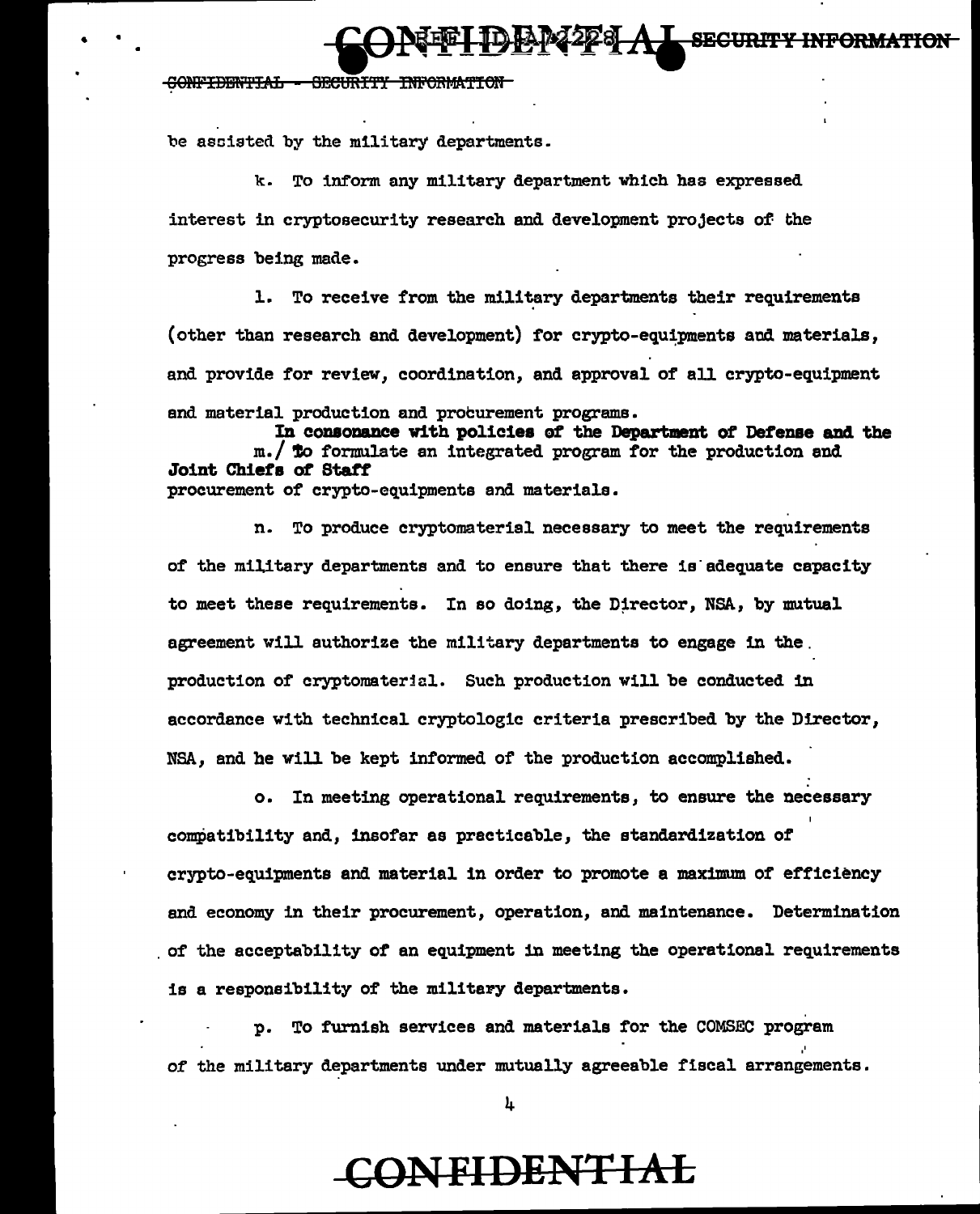### **SECIMPTY INFORMATION**

#### CONFIDENTIAL - SECURITY INFORMATION

**COMSEC** To provide technical guidance and support for exypteseeurity q training conducted by the military departments

To arrange with the authorized representatives of a military department for required liaison with subordinate elements of that department

To refer violations of COMSEC instructions to the military  $\mathbf{a}$ department concerned for such action as may be deemed necessary, and if appropriate corrective action is not taken, refer the subject to the Secretary of Defense via the Joint Chiefs of Staff

Except on matters which have been voted on by the Board and 5. subject to the direction of the Secretary of Defense and (the euidenceof) the Joint Chiefs of Staff, the Director, NSA, shall discharge his responsibilities with respect to the military departments in accordance with his own judgment

6. In COMSEC matters, it shall be the responsibility of the military departments

To organize and conduct their COMSEC activities as they see a fit subject to the provisions of law, the directives of the President, and any other directives issued by the the provisions of reference  $(a)$  the provisions of this directive, and Board, the provisions of this directive, and any directives issued by any other directives issued by the United States Communications Security the Director, NSA<br><del>Board or the Secretary of Defense</del>. Nothing in this directive shall relieve the military departments of their responsibilities for executing all measures required to assure the security and efficiency of their own telecommunications

> To provide all lawful assistance required by the Board ħ

To provide the Director, NSA, with such information and  $c_{\bullet}$ 

assistance as he may require in the performance of his functions, as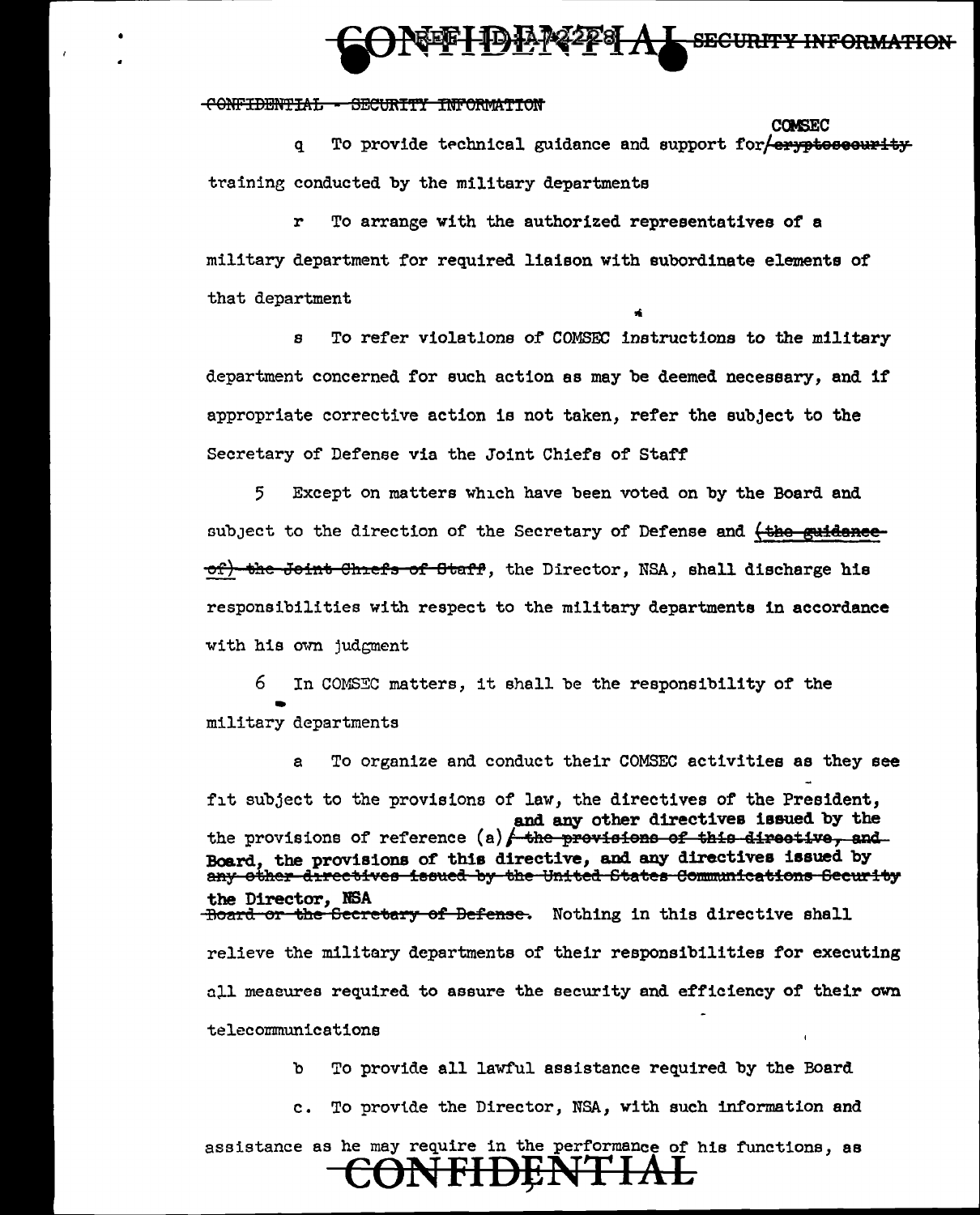## . \_ **eJ: A9** SBCURf'fY INPOftMld'ION

### CONFIDENTIAL - GECURITY INFORMATION

•

authorized in this directive, or any other directives subsequently issued

d To provide logistic support of the National Security Agency es required by the Director, NSA, in order that he may fulfill his COMSEC responsibilities

e. To furnish to the Director, NSA, the materials necessary for his technical analysis of military telecommunications.

f. To submit all research end development requirements for crypto-equipments and materiel to the Director, NSA, end to keep him currently advised of any changes therein

To accomplish such COMSEC research and development projects es may be authorized by the Director, NSA. Subject to prior notification to and approval by the Director, NSA, to initiate and conduct such research end development projects as may be necessary to support their COMSEC activities.

h To determine the acceptability of crypto-equipmenta in I meeting their expressed operational requirements Military departments will furnish the Director NSA, timely notification of service test findings When equipment developed to meet joint or common requirements is service tested, the departments concerned will arrange to conduct coordinated service tests so as to achieve maximum results with the procurement of the minimum number of service test models.

i. To submit all requirements, other than research and development, for crypto equipments and materials of the Director, NSA, in accordance with procedures established by him

I

*6* 

## **CONFIDENTIAL**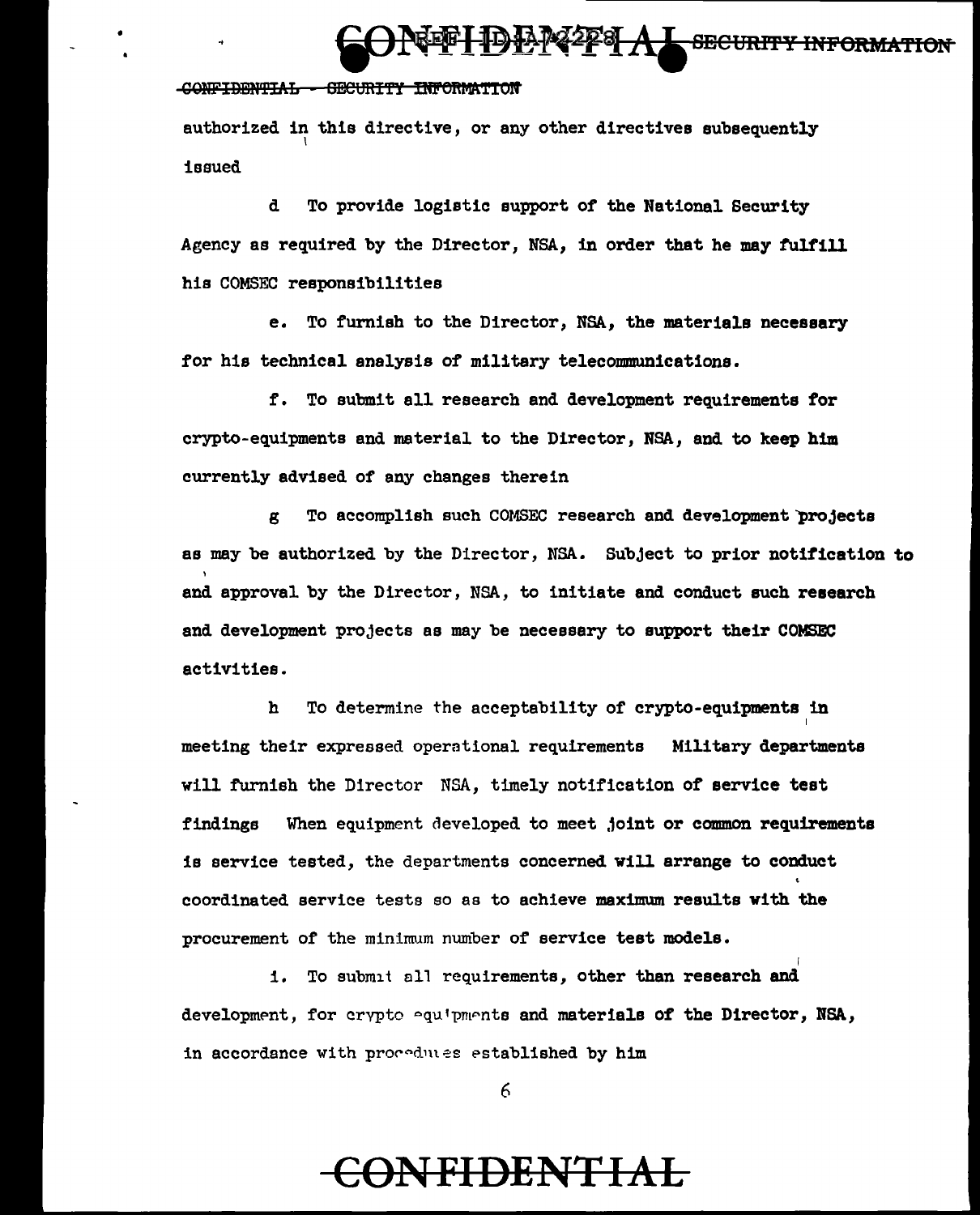**FEEL EDEAN224 A L SECURITY INFORMATION** 

#### CONFIDENTIAL SECURITY INFORMATION

ø

 $\mathbf{f}$ . To organize, train, equip, operate, administer, budget for, and provide logistic support to their respective COMSEC activities. This will include provision of reserve programs to meet emergency or wartime requirements

 $\mathbf{k}$ To perform, under mutually agreeable fiscal arrangements. such COMSEC tasks and functions as may be specified by the Director, NSA.

To provide the necessary COMSEC facilities and resources 1. for the support of the military effort, in accordance with assigned responsibilities.

7 The Director, NSA, will arrange with the appropriate authorities Department of of departments and agencies of the Government outside the military Defense for the exercise of the authority over COMSEC matters granted in -establishment for the exercise of his authority over COMGEC matters granted paragraph 2 of <del>in</del>-reference (a)

8 In accordance with the policies established by the Board, and in behalf of the Executive Agent of the government for all COMSEC matters, the Director, NSA, will conduct the liaison on technical COMSEC and related matters with the cryptologic authorities of foreign nations and international organizations. The military departments shall be invited to participate in any international conference called for the purpose of determining the crypto-equipments, procedures, and/or materials to be used to provide security to communications between the military forces of the United States and those of the United Kingdom or Canada.

Appeals from any decision of the Board by the Director, NSA, 9 or by the representative of any of the military departments, shall be filed only with the approval of the Secretary of Defense In the event that a military department objects to any decision of the Director, NSA,

## **CONFIDENTIAL**

7